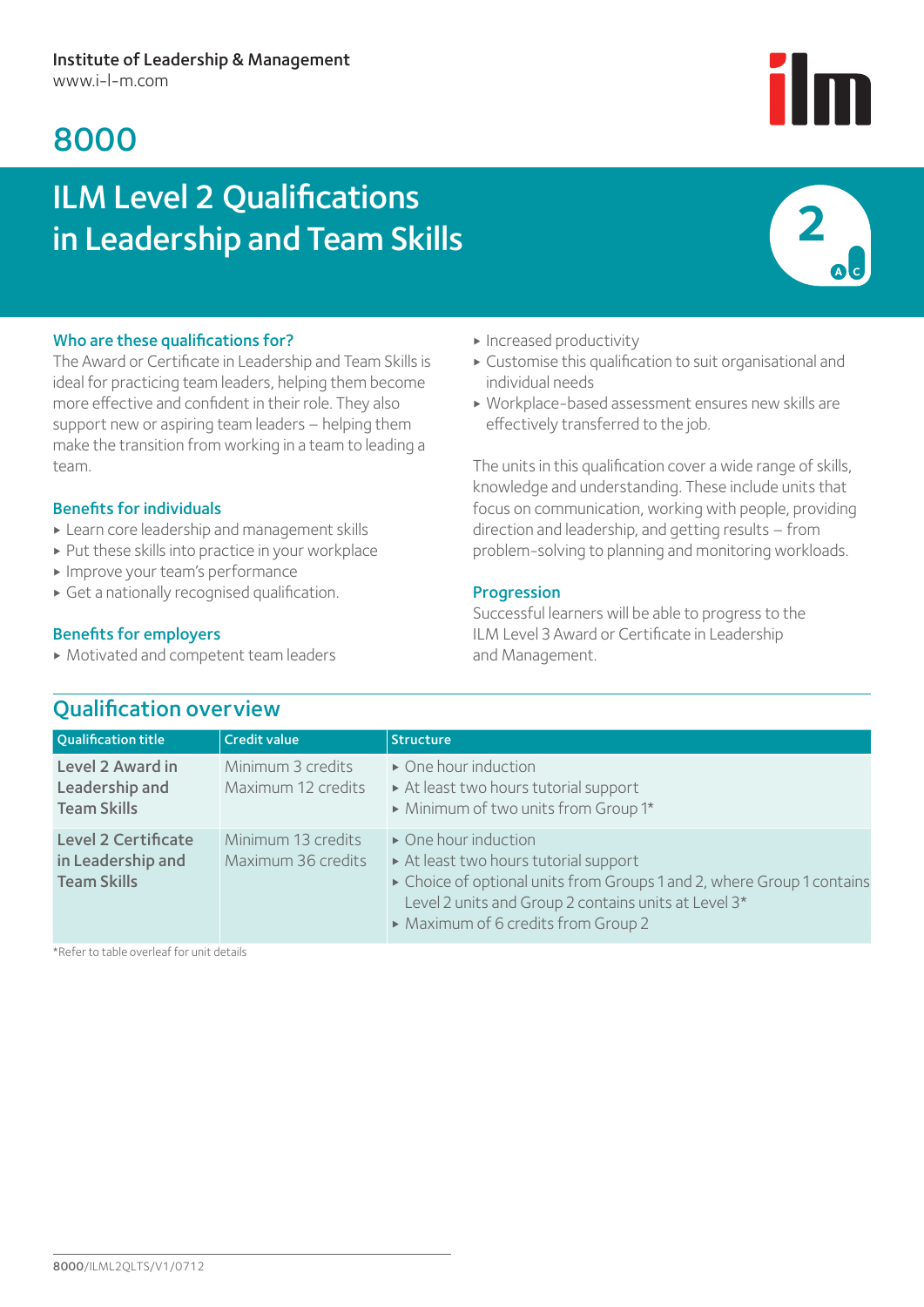# ILM Level 2 Qualifications in Leadership and Team Skills

# Rules of combination

#### Award

- ▶ Minimum 3 credits (must be two units), maximum 12 credits
- 

## **Certificate**

- ▶ Minimum 13 credits, maximum 36 credits
- ▶ All units must be taken from Group 1 ▶ Choice of units from Groups 1 and 2
	- ▶ Maximum of 6 credits from Group 2

# Overview of units

# Group 1

| Reference | <b>Unit title</b>                                            | Level          | $CV*$          | GLH**          |
|-----------|--------------------------------------------------------------|----------------|----------------|----------------|
| 8000-250  | Developing Yourself as a Team Leader                         |                | 1              | 6              |
| 8000-251  | $\overline{2}$<br>Improving Performance of the Work Team     |                | $\mathbf 1$    | 6              |
| 8000-252  | Planning and Monitoring Work                                 | 2              | $\overline{2}$ | 8              |
| 8000-253  | Developing the Work Team<br>$\overline{2}$                   |                | $\mathbf 1$    | 6              |
| 8000-254  | Induction and Coaching in the Workplace                      | $\overline{2}$ | $\overline{2}$ | 8              |
| 8000-255  | <b>Meeting Customer Needs</b>                                | $\overline{2}$ | $\overline{2}$ | $\sqrt{6}$     |
| 8000-256  | Working Within Organisational and Legal Guidelines           | $\overline{2}$ | $\mathbf 1$    | 6              |
| 8000-257  | Providing Quality to Customers                               | $\overline{2}$ | $\mathbf 1$    | 6              |
| 8000-258  | Using Information to Solve Problems                          | $\overline{2}$ | $\mathbf 1$    | 5              |
| 8000-259  | Understanding the Change in the Workplace                    | $\overline{2}$ | $\overline{2}$ | $\sqrt{6}$     |
| 8000-260  | Maintaining a Healthy and Safe Working Environment           | 2              | $\mathbf 1$    | 8              |
| 8000-261  | Diversity in the Workplace                                   | $\overline{2}$ | $\mathbf 1$    | $\sqrt{6}$     |
| 8000-262  | Using Resources Effectively and Efficiently in the Workplace | $\overline{2}$ | $\mathbf 1$    | $\overline{7}$ |
| 8000-263  | Communicating With People Outside the Work Team              | 2              | $\mathbf 1$    | $\sqrt{6}$     |
| 8000-264  | Briefing the Work Team                                       | $\overline{2}$ | $\mathbf 1$    | 6              |
| 8000-265  | Workplace Communication                                      | $\overline{2}$ | $\mathbf 1$    | 5              |
| 8000-266  | Workplace Records and Information Systems                    | $\overline{2}$ | 1              | 5              |
| 8000-267  | <b>Business Improvement Techniques</b>                       | $\overline{2}$ | $\overline{2}$ | 10             |
| 8000-268  | Leading Your Work Team                                       | 2              | $\overline{2}$ | 6              |
| 8000-269  | Managing Yourself                                            | $\overline{2}$ | $\mathbf 1$    | $\overline{4}$ |
| 8000-270  | <b>Enterprise Awareness</b>                                  | $\overline{2}$ | 3              | 18             |
| 8000-271  | Working with Customers Legally                               | $\overline{2}$ | $\mathbf 1$    | 5              |
| 8000-272  | Setting Team Objectives in the Workplace                     | $\overline{2}$ | $\overline{2}$ | 6              |
| 8000-273  | Gathering, Interpreting and Utilising Data in the Workplace  | $\overline{2}$ | $\mathbf 1$    | $\mathcal{S}$  |
| 8000-274  | Methods of Communicating in the Workplace                    | $\overline{2}$ | $\mathbf 1$    | 3              |
| 8000-275  | Satisfying Customer Requirements                             | $\overline{2}$ | $\mathbf 1$    | $\Im$          |
| 8000-276  | Understanding Effective Team Working                         | 2              | 1              | 3              |
| 8000-277  | Building an Awareness of Waste Management                    | $\overline{2}$ | $\overline{2}$ | $\mathcal{Q}$  |
| 8000-279  | Understanding Sales in the Workplace                         | $\overline{2}$ | $\overline{2}$ | 7              |
| 8000-280  | Understanding the Implications of Working in an Enterprise   | $\overline{2}$ | 3              | 6              |

\*Credit value. \*\*Guided learning hours.

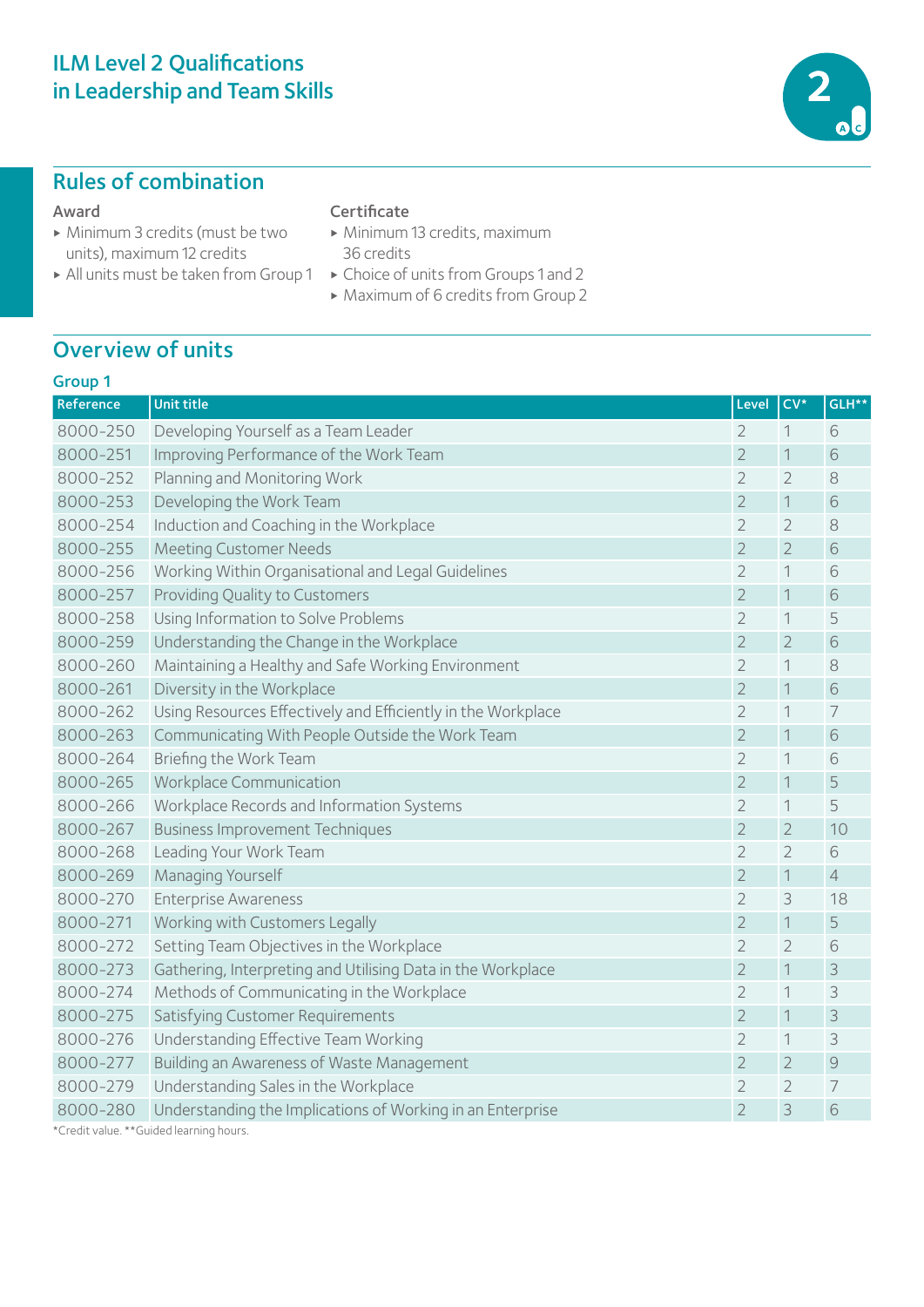| <b>Group 2</b> |                                                           |       |                |                |  |  |
|----------------|-----------------------------------------------------------|-------|----------------|----------------|--|--|
| Reference      | <b>Unit title</b>                                         | Level | $CV^*$         | GLH**          |  |  |
| 8000-300       | Solving Problems and Making Decisions                     | 3     | $\mathfrak{D}$ | 9              |  |  |
| 8000-301       | Understanding Innovation and Change in an Organisation    | 3     | $\overline{2}$ | 9              |  |  |
| 8000-307       | Giving Briefings and Making Presentations                 | 3     | $\mathcal{D}$  | $\overline{4}$ |  |  |
| 8000-308       | Understanding Leadership                                  | 3     | $\overline{2}$ | 6              |  |  |
| 8000-312       | Understanding Conflict Management in the Workplace        | 3     |                | $\overline{4}$ |  |  |
| 8000-313       | Understanding Stress Management in the Workplace          | 3     |                | 7              |  |  |
| 8000-314       | Understanding Discipline in the Workplace                 | 3     |                | 5              |  |  |
| 8000-316       | Understanding the Induction of New Staff in the Workplace | 3     |                | 3              |  |  |
| 8000-317       | Understanding Training and Coaching in the Workplace      | 3     | $\mathfrak{D}$ | 7              |  |  |
| 8000-320       | Managing Workplace Projects                               | 3     | $\mathfrak{D}$ | 7              |  |  |
| 8000-322       | Understand the Organisation and its Context               | 3     | $\overline{2}$ | 7              |  |  |
| 8000-327       | Understanding Negotiation and Networking in the Workplace | 3     |                | 6              |  |  |
| 8000-337       | Understanding Security Measures in the Workplace          | 3     | $\mathcal{P}$  | 7              |  |  |
| 8000-339       | Understanding Good Practice in Workplace Coaching         | 3     | 3              | 9              |  |  |
| 8000-340       | Undertaking Coaching in the Workplace                     | 3     | $\overline{4}$ | 6              |  |  |